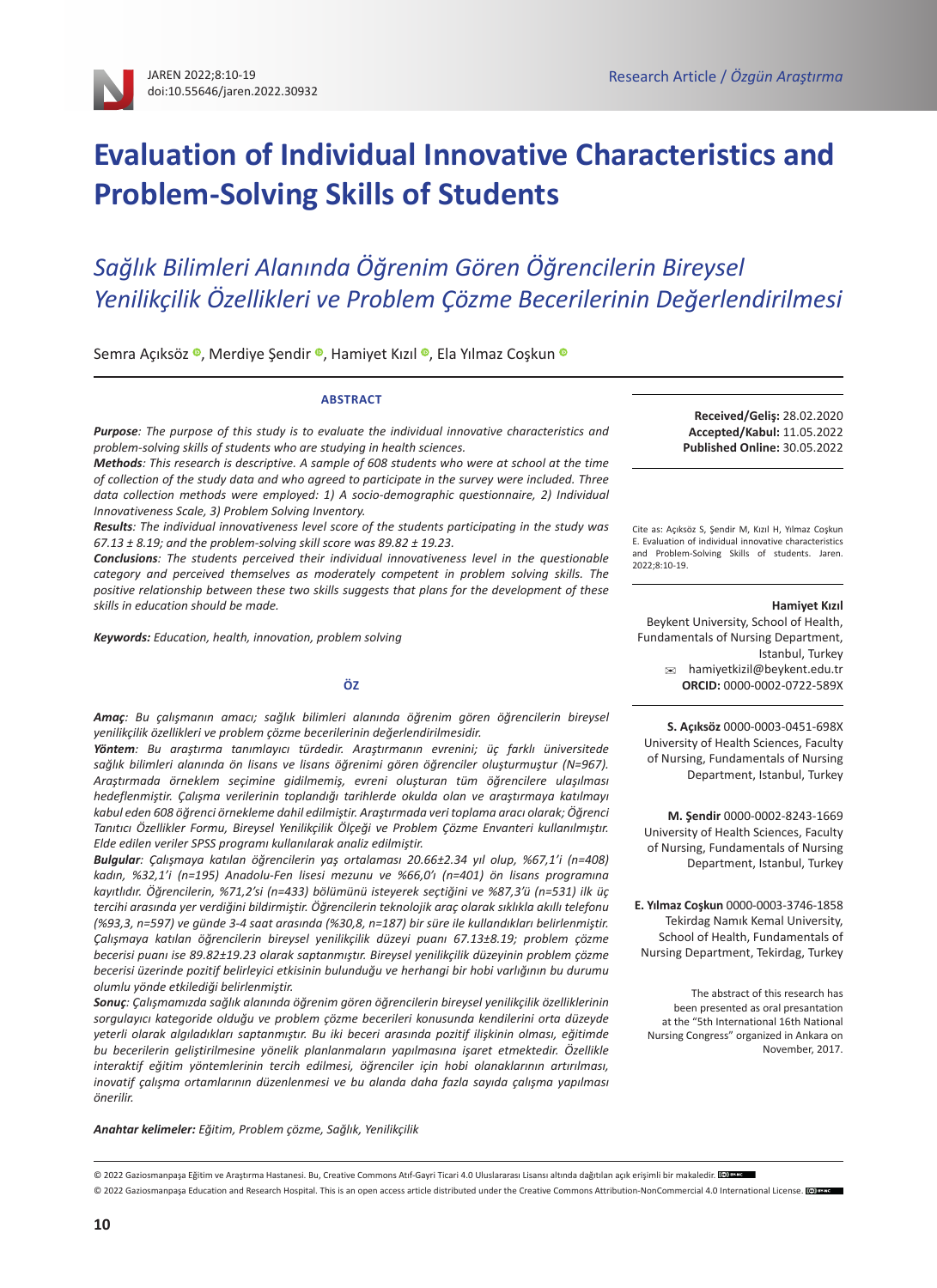# **INTRODUCTION**

Innovation is an important element in ensuring development and change in every field and activity (1). Innovation as a value innovation brings is to turn new and valuable information or idea, product, process or service into social benefit at the right time. The rapid change with globalization necessitates the individual to adapt to new situations. It is therefore important that the individual carries innovative characteristics in order to be able to stand out from the competition in both business life and learning life  $(2,3)$ .

Innovation is one of the characteristics of the individuals that sectors and organizations need in the changing world. Individual innovativeness; is perceiving any product, service or intellectual as new by an individual, and is defined as the degree of earlier adoption of any innovation relative to the others <sup>(4)</sup>. Individual perception of an idea as novel depends on the reaction that the individual has shown against innovation (5). In order for individual innovativeness to be realized, the individual must have an adequate level of education, to be experienced in the relevant field, to have creative thinking skills, to adopt the problem and to solve the problem (5).

One of the sectors where rapid innovation is experienced in parallel with technological developments in society; is health care areas. Innovation in healthcare; It represents the most innovative perspective of the discovery, invention and development process of materials that support the health services and the devices, equipment, medicines and all other diagnostic and therapeutic methods used in the delivery of these services, and the better way to explore this process  $(6)$ . Being healthy; is a right offered to all individuals. In meeting this need, the health institutions and professionals; they should renew themselves in parallel with the development in terms of technological, scientific, economic, social and social changes (7). Innovation in healthcare systems positively contributes to the reduction of patients' hospitalizations, the success of chronic disease management and the increase in quality of life and the communication and coordination between health professionals (8). When changing health care needs are taken into consideration, professional members who are creative, searching, reaching information, producing information and using information in the field of health are needed  $(3,5)$ .

In recent years, the increase in evidence-based practices in the field of health, the inclusion of interactive trainings, and the emergence of the concepts of accreditation and quality have all made it necessary for students to develop problem solving, critical thinking, multidisciplinary team work, effective communication and innovative skills (9,10). Rapid adaptation to developments in the health care environment for the students in the health field is very important in terms of qualified health services. Students are primarily asked to develop their characteristics that facilitate this adaptation and then use them throughout their professional lives  $(11,12)$ . To achieve this, educational institutions should develop strategic plans within a common vision and integrate curricula with innovative strategies that support the development of their students' professional knowledge and skills (10,13).

Innovative thinking enable individuals to solve problems more consciously and to make more effective decisions  $(14)$ . The better the health professionals have the ability to solve problems, the more effectively they are to protect, improve and increase life quality of the individual and the community  $(3,15)$ . Innovation in solving problems refers to the production, acceptance and implementation of new ideas, products, processes or services. Acceptance and practice at the center of this definition reflects the capacity for adaptation and change of innovation. It is therefore anticipated that individuals with innovative skills will have higher levels of problem solving skills (2).

The literature on innovativeness studies shows that innovativeness studies concentrate on issues such as research and development, technology, knowledge and management. In this sense, the main purpose of this study is to evaluate the individual innovative characteristics and problem-solving skills of the students in the health sciences and to determine whether the individual characteristics of the students according to their demographic characteristics and the major they have studied and their problem solving skills are different. In this sense, this study has importance and original value and can contribute both to the literature and give directions to future studies.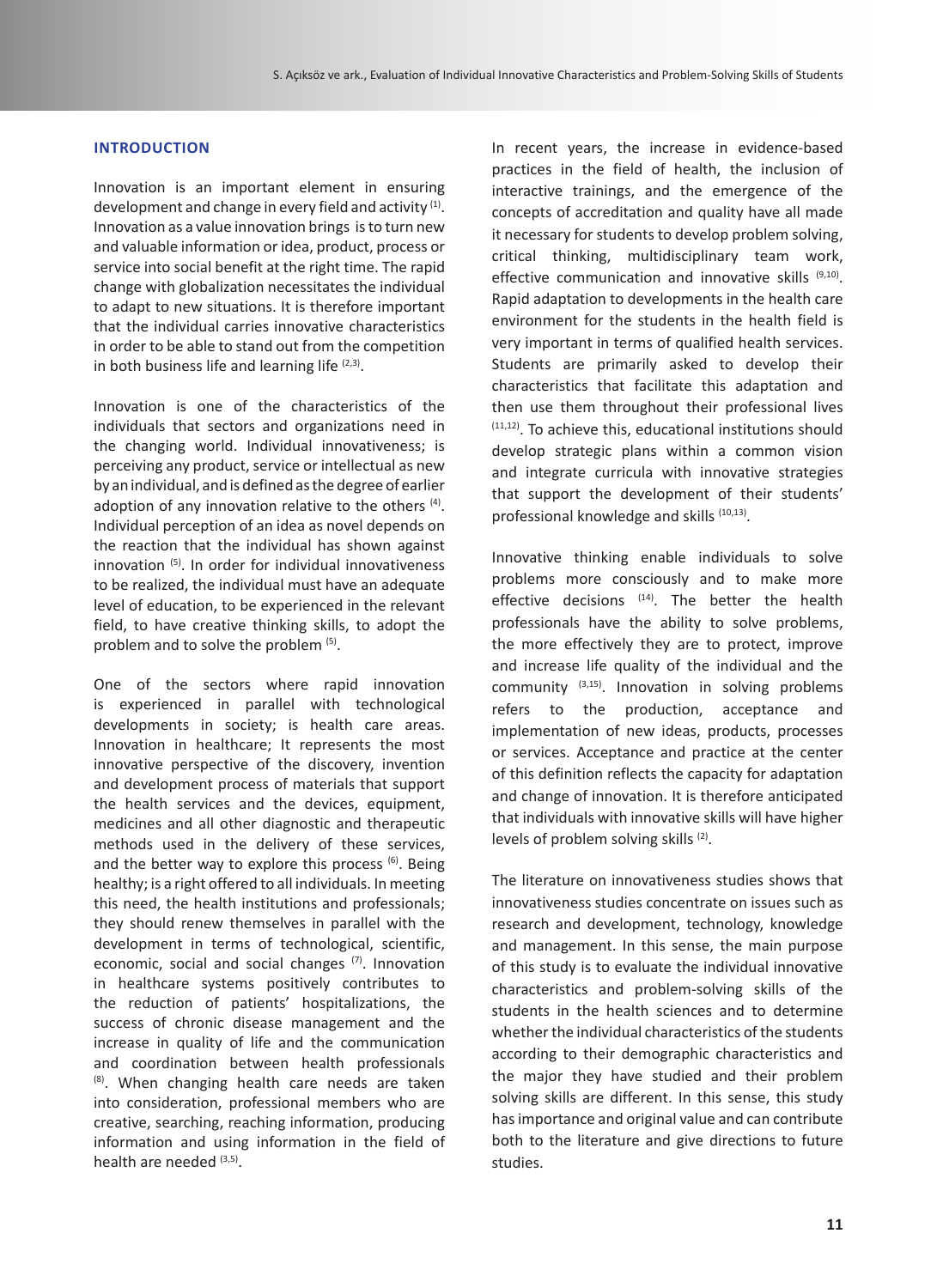

# **METHODS**

# **Aim**

The research was conducted to evaluate the individual innovation characteristics and problemsolving skills of health education students. For this purpose, answers to following research questions were sought.

1. What are the individual innovative characteristics and problem-solving skill levels of students?

2. Is there a significant relationship between students' individual innovativeness and problemsolving skill levels?

3. Is there a significant relationship between individual innovative characteristics and problemsolving skill levels according to the students' demographic characteristics?

4. Is there significant relationship between the major in which students are enrolled, and individual innovative characteristics and problem-solving skill levels?

**Design:** The study was designed as a descriptive study.

**Participants:** The universe of this research; is composed of student ( $N = 967$ ) who had two-year associate degree and undergraduate studies in health sciences at three different universities. It was aimed to reach all students who constitute the universe, thus there was not a sample selection in the study. The sample of the study consisted of 608 students who were not absent on the research days or did not have a health report and who agreed to participate in the study.

The research was conducted between April-June 2017 at a private, and two-state university.

**Data Collection:** A socio-demographic questionnaire, Individual Innovativeness Scale and Problem-Solving Inventory were used as a data collection tool.

*A socio-demographic questionnaire:* Based on the literature review, the researchers created 25 questions in which the students' demographic data (age, gender, graduation, school grade, computer usage status, etc.) are included.

*Individual Innovativeness Scale (IIS):* Hurt et al. developed this Likert type scale consisting of 18 items and 3 sub-dimensions (idea leadership, change resistance, risk taking) in 1977 and Sarıoğlu and Altuntaş (2014) adapted the scale through conducting validity and reliability study. Scale sub-dimension and total score values are obtained by adding scores from each item. A total of at least 18 and at most 90 points are taken from the scale. It separates individuals under five different categorizations in terms of their characteristics. It is stated that those who score 82 or above are "innovative", those who score between 75-82 are "pioneers", those who score between 66- 74 are "interrogators", those who score between 58-65 are "skeptical" and those 57 and below are "traditionalists". The Cronbach alpha value of the scale is 0.82. The Cronbach alpha value in this study was found to be 0.81.

*Problem Solving Inventory (PSI):* The scale, developed by Heppner and Peterson (1982) and tested for validity and reliability by Şahin et al. (Sahin et al., 1993), is a 6-point Likert-type scale consisting of 35 items. The high total score of the scale indicates that the individual perceives himself / herself as inadequate in problem solving skills. The lowest score that can be taken from the scale is 32 and the highest score is 192.The Cronbach alpha value of the your scale is 0.88. In this study, the Cronbach alpha value is 0.79.

In our study, statistical evaluation of the data obtained from the scales used the total score of PSI and IIS, and no analysis were conducted on the subgroups of the scale.

After researchers explained the purpose of study and the forms to be used in the study, questionnaires were distributed in the classroom environment. Immediate feedback was provided to the students who had question. Data collection time lasted approximately 20 minutes.

**Data Analysis:** The data obtained in the study were analyzed using the SPSS 21.0 program Kolmogorov-Smirnov Z test revealed that the IIS and PSI scores were normally distributed (p>0.05). In the analysis of the data, parametric methods were preferred. The t-test was used to compare quantitative continuous data between two independent groups, and one-way Anova test was used to compare quantitative continuous data among more than two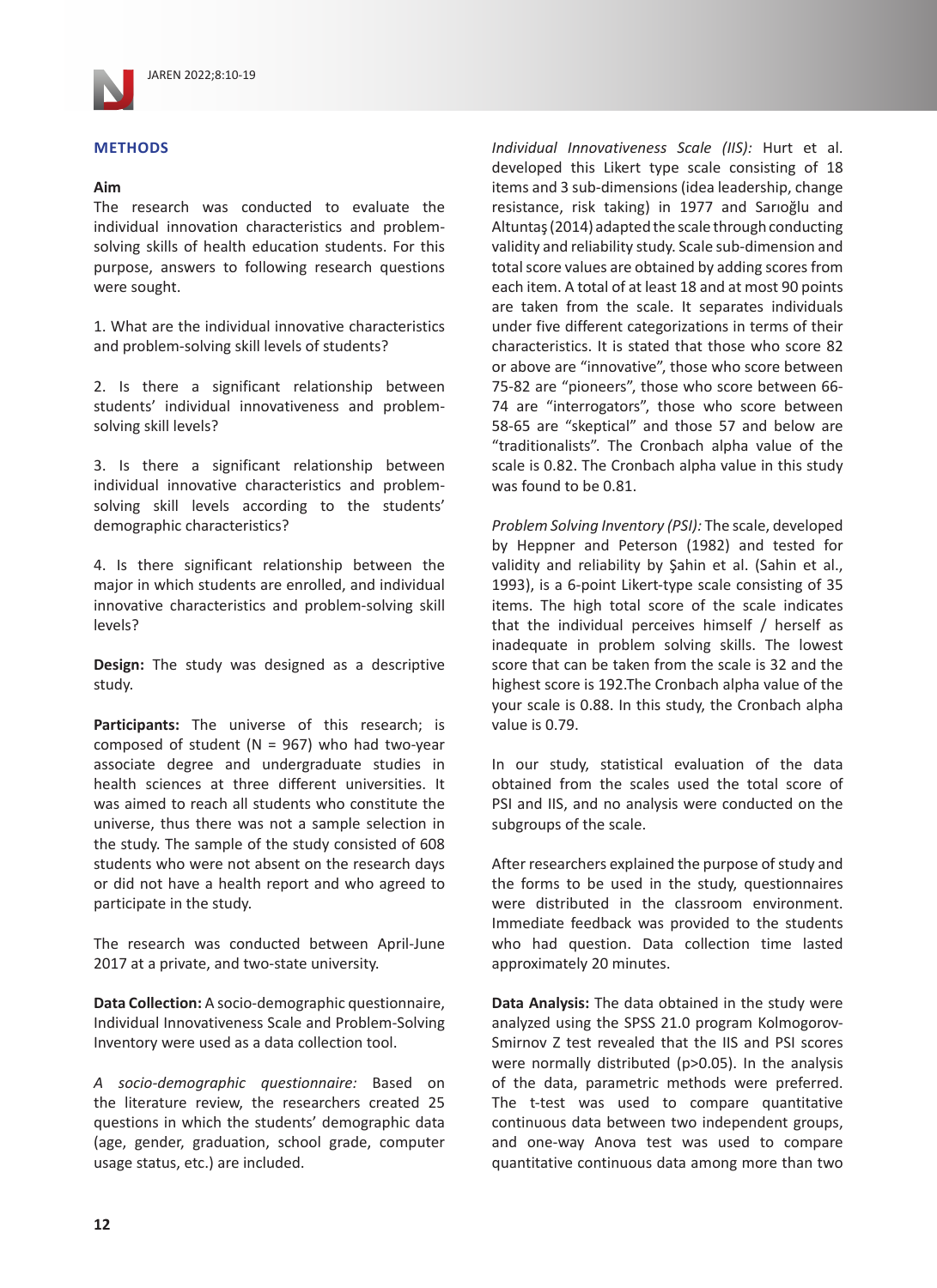independent groups. The Scheffe test was used as a complementary post-hoc analysis to determine the differences after the ANOVA test. Pearson correlation and linear regression analysis were applied among the continuous variables of the study. The findings were evaluated at the 95% confidence interval and at the 5% significance level.

**Ethical Considerations:** The permission to perform the research from the institutional ethics commission was obtained (Number: 45778635-/1). Students received information about the aim of the study, remarking confidentiality and anonymity conditions. Informed consent was given.

**Limitations of the Study:** This study is limited to students who enrolled associate degree and undergraduate education in the field of health sciences at the universities where the research is conducted.

# **RESULTS**

The mean age of the students was 20.66±2.34 years and 67.1% (n=408) were females. 34.4% of the students (n=209) were in the anesthesia, 34% (n=207) in nursing, 15.6 % (n=95) in dialysis, 11.3% operating room (n=69) and 4.6% were in physiotherapy (n=28) program. 66% (n=401) were enrolled in the associate degree program.69.7% of the students (n=424) were freshman, 71.2% of them (n=433) chose their major willingly and 73.4% (n=446) indicated their satisfaction with their occupational choice (Table 1).

The majority of students (98.2%, n=597) indicated that they used a technological tool, they preferred (93.3%, n=567) most likely to use the telephone. It is also reported that 75.7% of the students (n=460) had hobbies (Table 1).

When the average scores of IIS and PSI students are compared according to gender; it was found that the IIS mean score of female students was significantly higher than male students (t=-3.165, p=0.002), and the mean score of PSI was significantly lower than male students (t=2.092, p=0.048) (Table 2).

A statistically significant difference was found between the IIS score average of the students and the program registered (t=2.668, p<0.05), individual innovativeness characteristics of the associate degree

| <b>Characteristics (Specifications)</b> | n          | %    |  |  |
|-----------------------------------------|------------|------|--|--|
| Age (Year) (X ±SD)                      | 20.66±2.34 |      |  |  |
| Gender                                  |            |      |  |  |
| Female                                  | 408        | 67.1 |  |  |
| Male                                    | 200        | 32.9 |  |  |
| <b>Program Enrolled</b>                 |            |      |  |  |
| Associate Degree                        |            |      |  |  |
| Anesthesia                              | 209        | 34.4 |  |  |
| <b>Dialysis</b>                         | 95         | 15.6 |  |  |
| Operating room                          | 69         | 11.3 |  |  |
| Physiotherapy                           | 28         | 4.6  |  |  |
| Undergraduate                           |            |      |  |  |
| <b>Nursing</b>                          | 207        | 34.0 |  |  |
| Class                                   |            |      |  |  |
| Freshman                                | 424        | 69.7 |  |  |
| Sophomore                               | 163        | 26.8 |  |  |
| Junior                                  | 21         | 3.5  |  |  |
| <b>Used Technological Tool</b>          |            |      |  |  |
| Telephone                               | 567        | 93.3 |  |  |
| Computer                                | 41         | 6.7  |  |  |
| <b>Hobbies</b>                          |            |      |  |  |
| Yes                                     | 460        | 75.7 |  |  |
| No                                      | 148        | 24.3 |  |  |
|                                         |            |      |  |  |

**Table 1. Student Identification Characteristics (n=608)**

students (x=67.76±8.22) were found to be higher than individual innovativeness characteristics of the undergraduate students (x=65.90±8.01).A significant difference was found between the students' average of PSI scores and the program enrolled (t=-2.603, p<0.05), (t=-2.603, p<0.05), and problem-solving skills (x= 88.37±19.80) of associate degree students were found to be higher than those of undergraduate students (x=92.63±17.79) (Table 2).

When the IIS score averages of the students are compared according to their grade levels; it was determined that the difference between the classes was statistically significant (F=5.229, p<0.05). In binary comparisons to determine which group originated this difference; junior students had significantly higher IIS scores than the freshman and sophomores. There was no statistically significant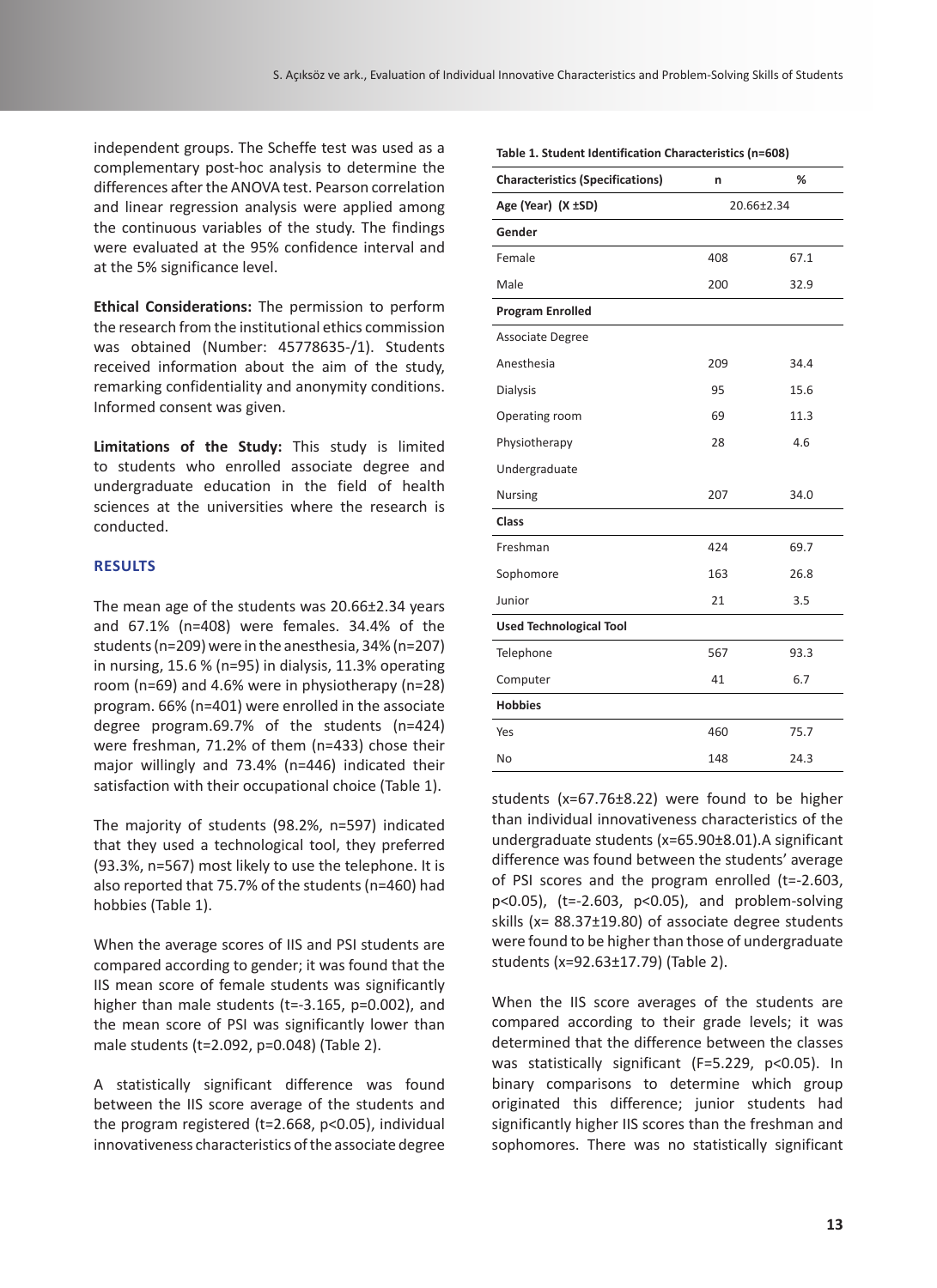

difference between grade level and PSI score averages (p>0.05) (Table 2).

A statistically significant difference was found between the IIS score averages of the students and their occupational satisfaction status (F=6.393, p=0.002), the individual innovativeness scores of those who are satisfied with the occupation are found to be higher than those who are partially satisfied with the occupation. Compared with the PSI scores average, those who were partially satisfied

with the occupation were found to have higher problem solving skills scores and the difference between them was statistically significant (F=3.689, p=0.026) (Table 2).

When the IIS point average of the students is compared with the use of technological tools; the individual innovativeness scores of technological tool users were found to be higher than the individual innovativeness scores of partial technological tool users (t=1.989,p=0.047). There was no

**Table 2. Comparison of Total Scores of Student Identification Characteristics and Individual Innovativeness Scale (IIS) and Problem-Solving Inventory (PSI) (N=608)**

| <b>Identification Characteristics</b> | n   | %    | <b>IIS Total Score</b><br>$X$ $\pm$ SS | <b>PSI Total Score</b><br>$X$ $\pm$ SS |
|---------------------------------------|-----|------|----------------------------------------|----------------------------------------|
| Gender                                |     |      |                                        |                                        |
| Female                                | 408 | 67.1 | 67.86±7.756                            | 88.68±18.10                            |
| Male                                  | 200 | 32.9 | 65.64±8.86                             | 92.15±21.21                            |
|                                       |     |      | $t = -3.165$                           | $t = 2.092$                            |
|                                       |     |      | p=0.002                                | p=0.048                                |
| Program enrolled                      |     |      |                                        |                                        |
| Associate degree                      | 401 | 66.0 | $67.76 \pm 8.22$                       | $88.37 \pm 19.80$                      |
| Undergraduate                         | 207 | 34.0 | $65.90 \pm 8.01$                       | $92.63 \pm 17.79$                      |
|                                       |     |      | $t = 2.668$                            | $t = -2.603$                           |
|                                       |     |      | p=0.008                                | p=0.007                                |
| <b>Class</b>                          |     |      |                                        |                                        |
| Freshman                              | 424 | 69.7 | 66.62±8.06                             | 90.64±18.27                            |
| Sophomore                             | 163 | 26.8 | 67.81±8.20                             | 88.73±20.23                            |
| Junior                                | 21  | 3.5  | 72.04±9.02                             | 81.71±27.39                            |
|                                       |     |      | $F = 5.229$                            | $F = 2.533$                            |
|                                       |     |      | $p=0.006$                              | p=0.080                                |
| <b>Occupation Satisfaction</b>        |     |      |                                        |                                        |
| Yes                                   | 446 | 73.4 | 67.83±7.75                             | 88.55±19.00                            |
| <b>No</b>                             | 29  | 4.8  | 66.10±9.05                             | 94.00±23.26                            |
| Partial                               | 133 | 21.9 | 65.01±9.07                             | 93.16±18.64                            |
|                                       |     |      | $F = 6.393$                            | $F = 3.689$                            |
|                                       |     |      | $p=0.002$                              | p=0.026                                |
| Use of Technological Tool             |     |      |                                        |                                        |
| Yes                                   | 597 | 98.2 | 67.22±8.20                             | 89.66±19.23                            |
| Partial                               | 11  | 1.8  | 62.27±6.35                             | 98.81±17.69                            |
|                                       |     |      | t=1.989                                | $t = -1.567$                           |
|                                       |     |      | p=0.047                                | p=0.118                                |
| <b>Hobbies</b>                        |     |      |                                        |                                        |
| Yes                                   | 460 | 75.7 | 67.73±8.20                             | 87.51±19.45                            |
| No                                    | 148 | 24.3 | 65.25±7.91                             | 97.00±16.66                            |
|                                       |     |      | $t = 3.236$                            | $t = -5.334$                           |
|                                       |     |      | p=0.001                                | p<0.001                                |

*t=independent sample t-test, F=one-way analysis of variance*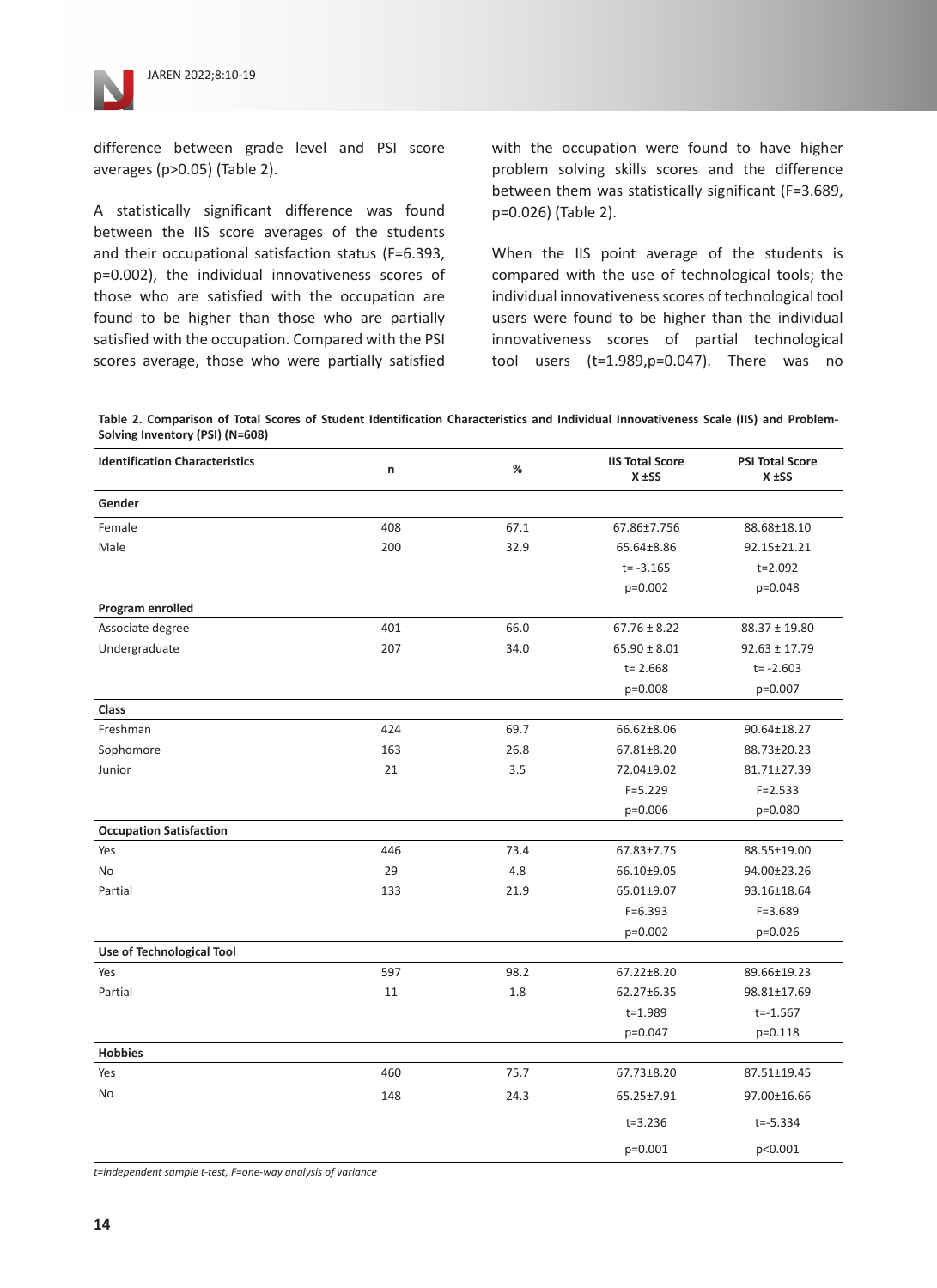statistically significant difference between the use of technological tools and the average of PSI scores (p>0.05) (Table 2).

A statistically significant difference was found between the students' IIS score averages and hobby status (t=3.236,p=0.001). Students who had hobbies have high individual innovativeness scores. When it is compared with the average scores of PSI; the scores of students with hobbies were lower than those without hobbies and the difference between them was statistically significant (t=-5.334,p<0.001) (Table 2).

It was determined that there was no statistically significant difference between the average of the IIS scores and the average of the scores of the PSI scores, with age, type of education, preference of department, types of most frequently used technological tools and time intervals allocated to the use of technological tools (p>0.05).

The average IIS and PSI scores of the students were found as 67.13±8.19 and 89.82±19.23, respectively. It has been determined that the individual innovation characteristics of the students are in the interrogator category. When the scale is evaluated according to the total score range (32-192), students perceive themselves to be moderately competent problem solving skills. There was a moderately significant relationship between the IIS score averages of the students and the average of the PSI scores in the negative direction (r=-0.541,p<0.001) (Table 3). As the individual innovativeness of students increases, they perceive themselves more adequate in problem solving skills.

**Table 3. The Relationship Between Individual Innovativeness Characteristics and Problem-Solving Skills of Students (N=608)**

| <b>IIS Mean Score</b> | <b>PSI Mean Score</b> |         |         |
|-----------------------|-----------------------|---------|---------|
| $X \pm SD$            | $X \pm SD$            | r*<br>р |         |
| 67.13±8.19            | 89.82±19.23           | 0.541   | < 0.001 |

Linear regression analysis was used to determine the causal relationship between individual innovativeness levels and problem-solving skills of the students (F=250.120, p<0.001). As a determinant of the level of individual innovativeness, it has been found that the relationship with the problem-solving skill variables (explanatory power) is strong  $(R^2=0.291)$ . Problem solving skill level (score) reduces the level of individual innovativeness (ß=-0,230). Problemsolving skills were found to be positively related to individual innovativeness (Table 4). IIS scores predict PSI scores in the positive direction. (Since the increase in the PSI scores indicates a decrease in problem solving skills, "-" value is positive, "+" value points to a prediction in negative direction).

# **DISCUSSION**

It is very important that students in the health field can keep up with the changes in the health care environment (16). Considering this change, innovation is one of the important required characteristics of students. In literature, the number of studies examining innovative behaviors of health education students is very few <sup>(16-18)</sup>. In the non-health care field, there are studies in which individual innovativeness is explored (19-23). There is only one study to compare the relationship between problem-solving skills and individual innovativeness  $(24)$ . For these reasons, it is thought that this study will lead other studies.

It was found that the average score of individual innovativeness of female students was significantly higher than male students and the average score of problem solving skill was significantly lower than male students. In other studies, the individual innovativeness scores of female students were higher than male students. It has been determined that this characteristic of the students in the study group is similar to other study findings (18,21,23,25,26).

Individual innovative characteristics and problemsolving skills of two-year associate degree students were found significantly higher than undergraduate students in the study. This result of our research is

**Table 4. The Effect of Problem Solving Skill on Individual Innovativeness Level (N=608)**

| Dependent<br>Variable | Independent<br>Variable | ß        |           |       |         | Model (p) | R <sup>2</sup> |
|-----------------------|-------------------------|----------|-----------|-------|---------|-----------|----------------|
| <b>IIS</b>            | Constant                | 87.819   | 65.650    | 0.000 | 250.120 | 0.000     | 0.291          |
|                       | PSI                     | $-0.230$ | $-15.815$ | 0.000 |         |           |                |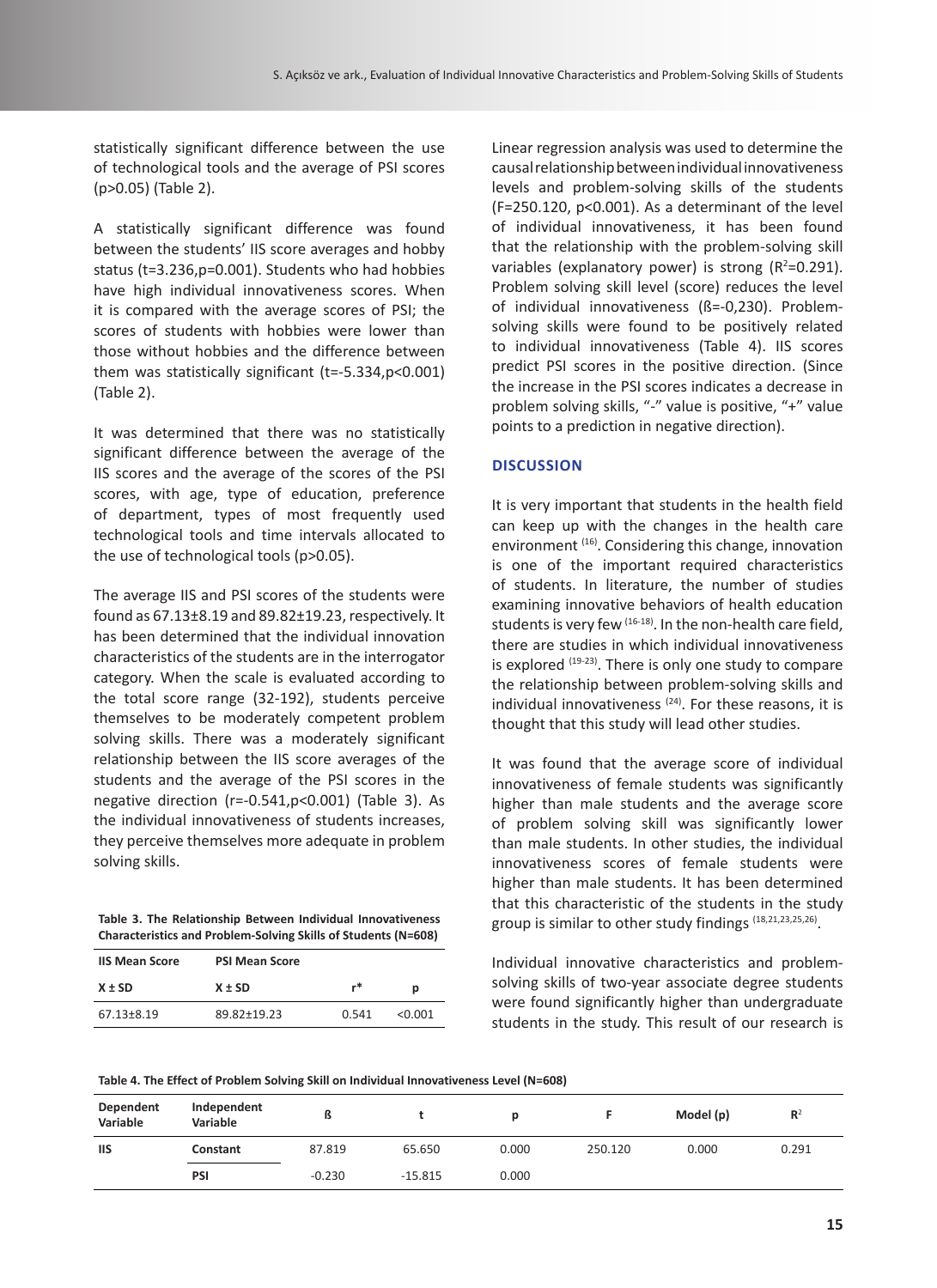

not similar to other research findings (25,27). As the level of education increases, individual innovative characteristics and problem-solving skills are expected to increase, and the research findings in this subject are also very limited. On the other hand, the majority of students in the study group are associate degree students, which can be considered as the reason for this difference. In addition to the level of education, social and cultural characteristics of schools, educational programs, critical thinking skills and experiences of trainers, educational techniques used and number of students in class can be considered as effective factors that fosters innovative characteristics of students and their problem-solving skills. In this respect, there is a need for studies to assess individual innovativeness of the students who are studying in the field of health sciences and studies that evaluate the problemsolving skills with different variables.

When the mean scores of the students were compared according to their grade levels, junior students had significantly higher PSI scores than the freshman and sophomores. This situation can be explained by the increase in the awareness of students about innovations as a result of education. There was no statistically significant difference between the grade level and the PSI score averages. These characteristics of the students in our study group were found to be similar to other study findings  $(21,24)$ . Kanbay et. al. (2013) indicated in their studies; although there were differences between problem solving skills average scores according to the classes, this difference was not statistically significant  $(27)$ .

Participants who were satisfied with the occupation choice in the study were found to have higher IIS scores than those who were partially satisfied. When compared with the average of PSI scores, the students who were partially satisfied with the occupational choice were found to have higher problem-solving skills scores and the difference between them was statistically significant. This research finding suggests that the problem-solving skills and innovative approach, which play an important role in job success, are related to motivation. In a study conducted to evaluate students' problem solving skills was reported that university students evaluated their problem solving skills more positively as their satisfaction level of the program enrolled increased  $(20, 28)$ 

The individual innovativeness scores of students using technological tools in the study were found to be higher than the individual innovation scores of those who use technological tools partially. There was no statistically significant difference between technological tool use and the average of PSI scores. This situation can be explained by the fact that the technologically driven individuals are more aware of the innovations. Mahata et al. (2012) study shows that innovation is a very effective factor in mobile learning, mobile learning contributes to the learning process, and use of phones, iPads and digital devices support the learning process of university students (25). Bayraktar (2012) has been working with the instructors, he has been determined that technology and social media have benefited to be informed about innovations for education purposes. In this context, it has been reported that Facebook is the most used and that those who use Facebook every day are in the innovative category  $(29)$ .

A statistically significant difference was found between the students' average scores of IIS and hobby status. Students who had hobbies have high individual innovativeness scores. When the average scores of PSI are compared; the scores of the students with the hobbies were lower than those without the hobbies and the difference between them was found to be statistically significant. In the literature, it was found that there was no statistically significant difference between the mean scores of IIS and PSI scores of the students who have hobbies and do not have hobbies in the studies comparing the hobbies habit with the individual innovativeness characteristics (30,31). It is stated in the literature that, besides the addition of activities to develop problem solving skills into curricula, social activities may also support problem solving skills <sup>(24)</sup>.

The average individual innovativeness score of the students is 67.13±8.19.In the study conducted by Ertuğ and Kaya (2017) in order to determine the levels of individual innovativeness of nursing students and the obstacles in front of them  $(18)$ ; the average individual innovativeness score of the students was found as 63.92±10.06.In the study conducted by Başoglu and Edeer (2017), which is a similar study in terms of sample groups, in order to compare the innovativeness of the nurses in the X and Y generations and the nursing students, the average score was found as 68.92±7.76.In terms of these two studies, our findings are in line with the literature<sup>(16)</sup>.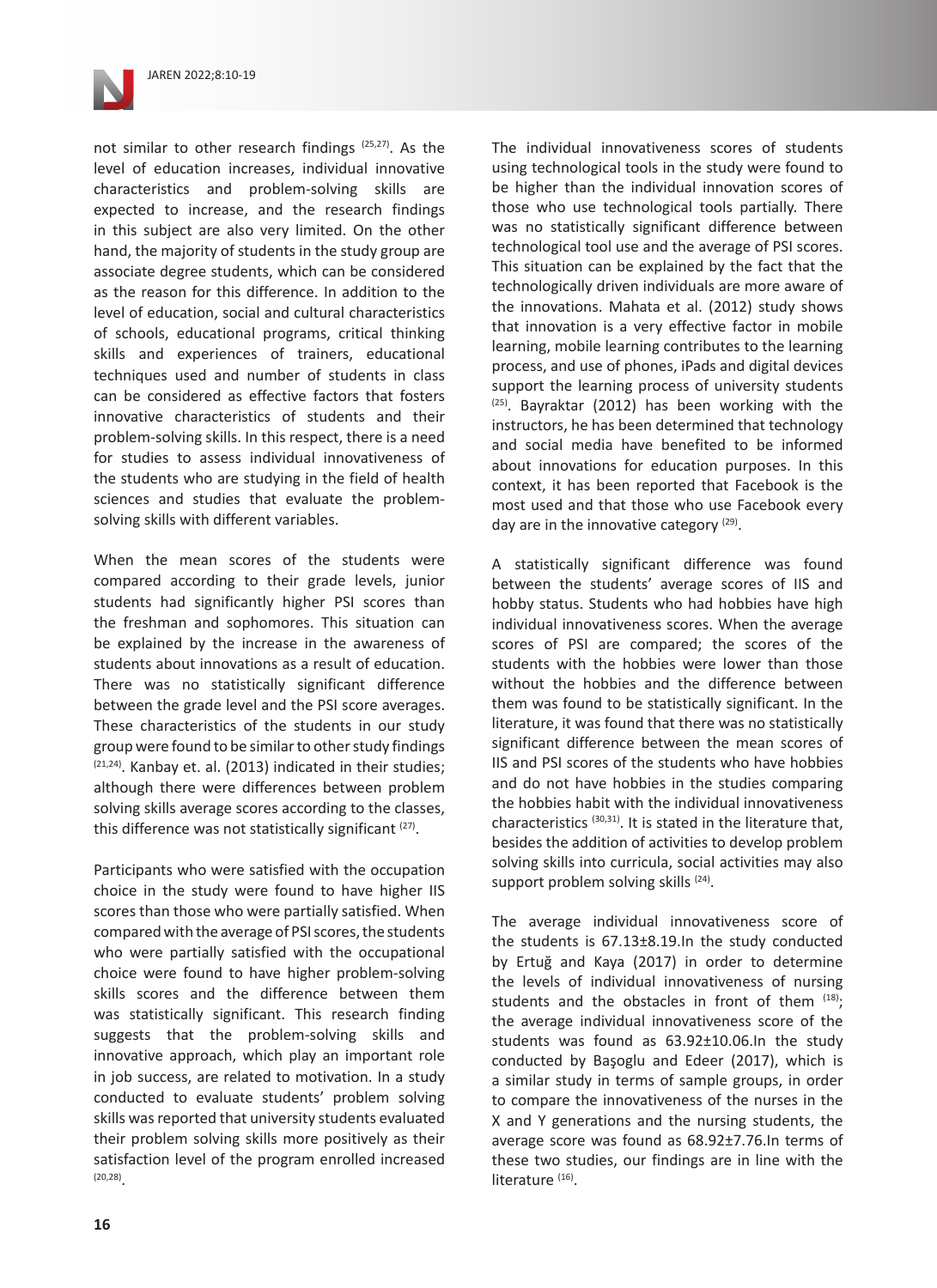When the level of innovativeness in our study is examined in terms of categories, majority of students (36.3%, n=221) fell under the category of "interrogators". "Interrogators"; spend a great deal of time thinking about a new idea before they adopt it. Thus, the process decision for innovation takes longer for the interrogators. Therefore, moving institutions and educators in this direction will strengthen the innovative behavior of students  $(16)$ . In the study conducted by Uslu and Mansur (2017) in order to determine the individual-social innovation and proactive personality characteristics of the students who have undergraduate education in health management; the vast majority of students are "pioneers" and " interrogators" (32). In the study of Ertugrul and Kaya (2017), it was determined that the nursing students were in the "interrogator" category and that the majority of the students in Başoglu and Edeer (2017) were "pioneers" and "interrogators" (16). Considering the studies carried out with the students in the health field, the findings support the findings of our studies.

Problem solving skill is one of the other characteristics that students should have in today's conditions. In our study, the mean score of problem solving inventory is 89.82±19.23, and students perceive themselves as moderate problem solvers. Several studies have examined the problem-solving skills in the field of health. It was also determined that students perceive themselves as moderately problem solvers in other studies conducted by other researchers (15,27,28).

In our study, it was determined that the relationship with the problem-solving skill variables (explanatory power) was strong as a determinant of the level of individual innovativeness. In a study that examined the relationship between the individual innovativeness of teacher candidates and their problem solving skills; no statistically significant relationship was found between individual innovativeness scores and problem solving skill scores<sup>(24)</sup>. The study differs from the literature in this regard, and it is thought that this difference is due to the difference in the descriptive and program (major) properties. At this point, there is a need for similar studies.

# **CONCLUSIONS**

Health-education students' rapid adaptation to developments in the health care environment is very important in terms of providing more qualified services. Students are first expected to develop the characteristics to facilitate this adaptation and then to use them throughout their professional lives. When the students are considered in terms of these characteristics, it has been determined that the individual innovativeness characteristics are in the "interrogators" category and they perceive themselves as moderate enough in problem solving skills. Problem-solving skills were found to be positively influential on individual innovativeness. The positive relationship between these two characteristics points to the need for planning of the training of the students to develop these skills. Particularly it is suggested that preference should be given to the use of interactive training methods, hobby opportunities should be increased for students in universities, and further studies should be carry out in this field.

#### **Author contribution**

Study conception and design: SA, MS, HK, and EYC; data collection: SA, MS, HK, and EYC; analysis and interpretation of results: SA, MS, HK, and EYC; draft manuscript preparation: SA, MS, HK, and EYC. All authors reviewed the results and approved the final version of the manuscript.

#### **Ethical approval**

The study was approved by the Beykent University Ethics Committee (Protocol no. 2017- 1/1/04.05.2017).

#### **Funding**

The authors declare that the study received no funding.

#### **Conflict of interest**

The authors declare that there is no conflict of interest.

### **Yazar katkısı**

Araştırma fikri ve tasarımı: SA, MS, HK ve EYC; veri toplama: SA, MS, HK ve EYC; sonuçların analizi ve yorumlanması: SA, MS, HK ve EYC; araştırma metnini hazırlama: SA, MS, HK ve EYC. Tüm yazarlar araştırma sonuçlarını gözden geçirdi ve araştırmanın son halini onayladı.

#### **Etik kurul onayı**

Bu araştırma için Beykent Üniversitesi Etik Kurulundan onay alınmıştır (Karar no: 2017-1/1/04.05.2017).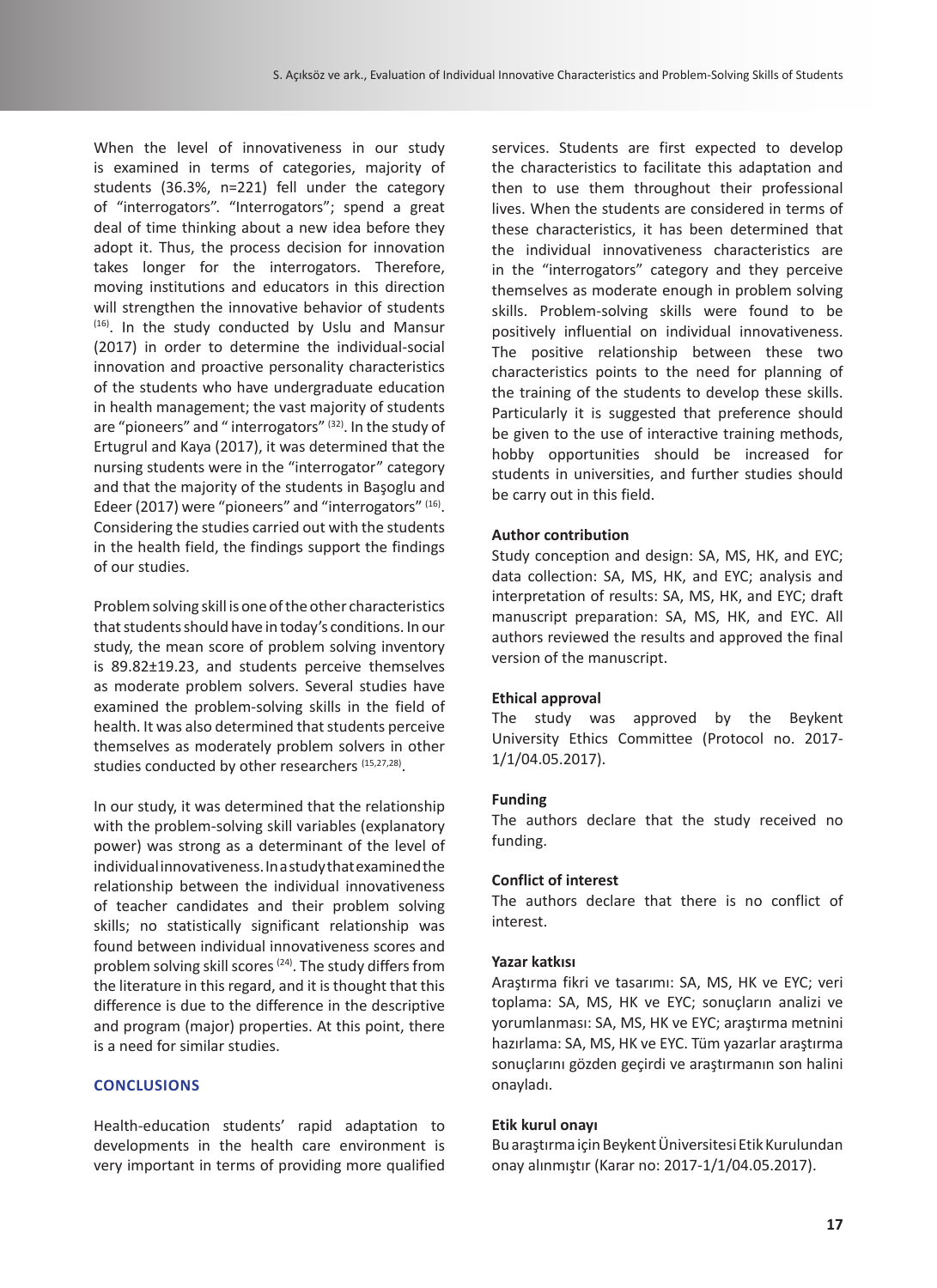

#### **Finansal destek**

Yazarlar araştırma için finansal bir destek almadıklarını beyan etmiştir.

# **Çıkar çatışması**

Yazarlar herhangi bir çıkar çatışması olmadığını beyan etmistir.

# **REFERENCES**

- 1. Eren H. Üniversite öğrencilerinin sosyal yenilikçilik kapasitelerinin teknolojik yenilikçilik eğilimlerine etkisini ölçmeye yönelik bir model önerisi. Kara Harp Okulu Savunma Bilimleri Enstitüsü Teknoloji Yönetimi Ana Bilim Dalı, Yayımlanmamış Doktora Tezi. 2010.
- 2. Işık C, Türkmendağ T. Atatürk Üniversitesi Turizm Fakültesi Öğrencilerinin Bireysel Yenilikçilik Algılarının Belirlenmesi. Gazi Üniversitesi Turizm Fakültesi Dergisi. 2016:70-99.
- 3. Hughes F. Nurses at the forefront of innovation. International Nursing Review. 2006;53(2):94-101. **[\[Crossref\]](https://doi.org/10.1111/j.1466-7657.2006.00463.x)**
- 4. Kılıçer K, Odabaşı HF. Bireysel yenilikçilik ölçeği (BYÖ): Türkçeye uyarlama, geçerlik ve güvenirlik çalışması. Hacettepe Üniversitesi Eğitim Fakültesi Dergisi. 2010;38:150-64.
- 5. Sarıoğlu A. Bireysel Yenilikçilik Ölçeğinin hemşirelikte geçerlik ve güvenirliği 2014.
- 6. Şengün H. Sağlık hizmetleri sunumunda inovasyon. Haseki Eğitim ve Araştırma Hastanesi Haseki Tıp Bülteni. 2016;54:194-8. **[\[Crossref\]](https://doi.org/10.4274/haseki.3057)**
- 7. Kouta C. Delivering quality, serving communities: nurses leading care innovations. 2009.
- 8. Ersoy S, Yıldırım Y, Şenuzun Aykar F, Fadıloğlu Ç. Hemşirelikte İnovatif Alan: Evde Bakımda Telehemşirelik ve Telesağlık. Acıbadem Üniversitesi Sağlık Bilimleri Dergisi. 2015;6(4):194-201.
- 9. Elçi Ş. İnovasyon: rekabet ve kalkınmanın anahtarı: tasarım, Ar-Ge. İnovasyon: Çerçeve; 2006.
- 10. Yuan H, Williams BA, Fan L. A systematic review of selected evidence on developing nursing students' critical thinking through problem-based learning. Nurse Education Today. 2008;28(6):657-63. **[\[Crossref\]](https://doi.org/10.1016/j.nedt.2007.12.006)**
- 11. Herdman EA. Hemşirelik ve yenilikçilik. Koç Üniversitesi Hemşirelik Fakültesi Hemşirelikte Eğitim ve Araştırma Dergisi (HEAD). 2009;6(2):2-4.
- 12. Uzuntarla Y, Ceyhan S, Fırat İ. Sağlık Kurumlarında Yenilikçilik: Bingöl İli Örneği. Journal of Social Sciences Institute. 2016;6(11):189-201.
- 13. Dil S, Uzun M, Aykanat B. Hemşirelik eğitiminde inovasyon. International Journal of Human Sciences. 2012;9(2):1217-28.
- 14. Taşçı S. Hemşirelikte problem çözme süreci. Erciyes Üniversitesi Sağlık Bilimleri Dergisi Hemşirelik Özel Sayısı. 2005;14:73-8.
- 15. Şahiner G, Açıksöz S, Açıkel C. Hemşirelik Yüksek Okulu Öğrencilerinin Problem Çözme Becerilerinin İncelenmesi. TAF Preventive Medicine Bulletin. 2013;12(6):673-80.
- 16. Başoğlu M, Edeer AD. X ve Y Kuşağındaki Hemşirelerin ve Hemşirelik Öğrencilerinin Bireysel Yenilikçilik Farkındalıklarının Karşılaştırılması. Gümüşhane Üniversitesi Sağlık Bilimleri Dergisi. 2017;6(4):77-84.
- 17. Yigit S, Aksay K. A Comparison between Generation X and Generation Y in Terms of Individual Innovativeness Behavior: The Case of Turkish Health Professionals. International Journal of Business Administration. 2015;6(2):106-17. **[\[Crossref\]](https://doi.org/10.5430/ijba.v6n2p106)**
- 18. Ertuğ N, Kaya H. Hemşirelik Öğrencilerinin Bireysel Yenilikçilik Profilleri ve Yenilikçiliğin Önündeki Engellerin İncelenmesi. Koç Üniversitesi Hemşirelik Fakültesi Hemşirelikte Eğitim ve Araştırma Dergisi 2017;14(3):192-7.
- 19. Kert S, Tekdal M. Farklı eğitim fakültelerine devam eden bireylerin yenilikçilik algılarının karşılaştırılması [Comparison of individual innovativeness perception of students attending different education faculties]. Gaziantep University Journal of Social Sciences. 2012;11(4):1150-61.
- 20. Oktuğ Z, Özden MS. Bireycilik/Toplulukçuluk ile bireysel yenilikçilik eğilimi arasındaki ilişkide içsel motivasyonun biçimlendirici rolü. Eskişehir Osmangazi Üniversitesi Sosyal Bilimler Dergisi. 2013;14(2):1-22.
- 21. Özgür H. Bilişim teknolojileri öğretmen adaylarının eleştirel düşünme eğilimleri ile bireysel yenilikçilik özellikleri arasındaki ilişkinin çeşitli değişkenler açısından incelenmesi. Mersin Üniversitesi Eğitim Fakültesi Dergisi. 2013;9(2):409-20.
- 22. Çuhadar C, Bülbül T, Ilgaz G. Öğretmen adaylarının bireysel yenilikçilik özellikleri ile teknopedagojik eğitim yeterlikleri arasındaki ilişkinin incelenmesi. İlköğretim Online. 2013;12(3):797-807.
- 23. Demiralay R, Bayır EA, Gelibolu MF. Öğrencilerin Bireysel Yenilikçilik Özellikleri ile Çevrimiçi Öğrenmeye Hazır Bulunuşlukları İlişkisinin İncelenmesi. Journal of Research in Education and Teaching. 2016;5(1):161-8.
- 24. Şahin-İzmirli Ö, Gürbüz O. An Investigation of the Relationship between the Individual Innovativeness and Problem Solving Skills of Teacher. SDU International Journal of Educational Studies. 2017;4(1):29-43.
- 25. Mahat J, Ayub AFM, Luan S. An assessment of students' mobile self-efficacy, readiness and personal innovativeness towards mobile learning in higher education in Malaysia. Procedia-Social and Behavioral Sciences. 2012;64:284-90. **[\[Crossref\]](https://doi.org/10.1016/j.sbspro.2012.11.033)**
- 26. Putzer GJ, Park Y. The effects of innovation factors on smartphone adoption among nurses in community hospitals. Perspectives in Health Information Management/AHIMA, American Health Information Management Association. 2010;7(1):1-20.